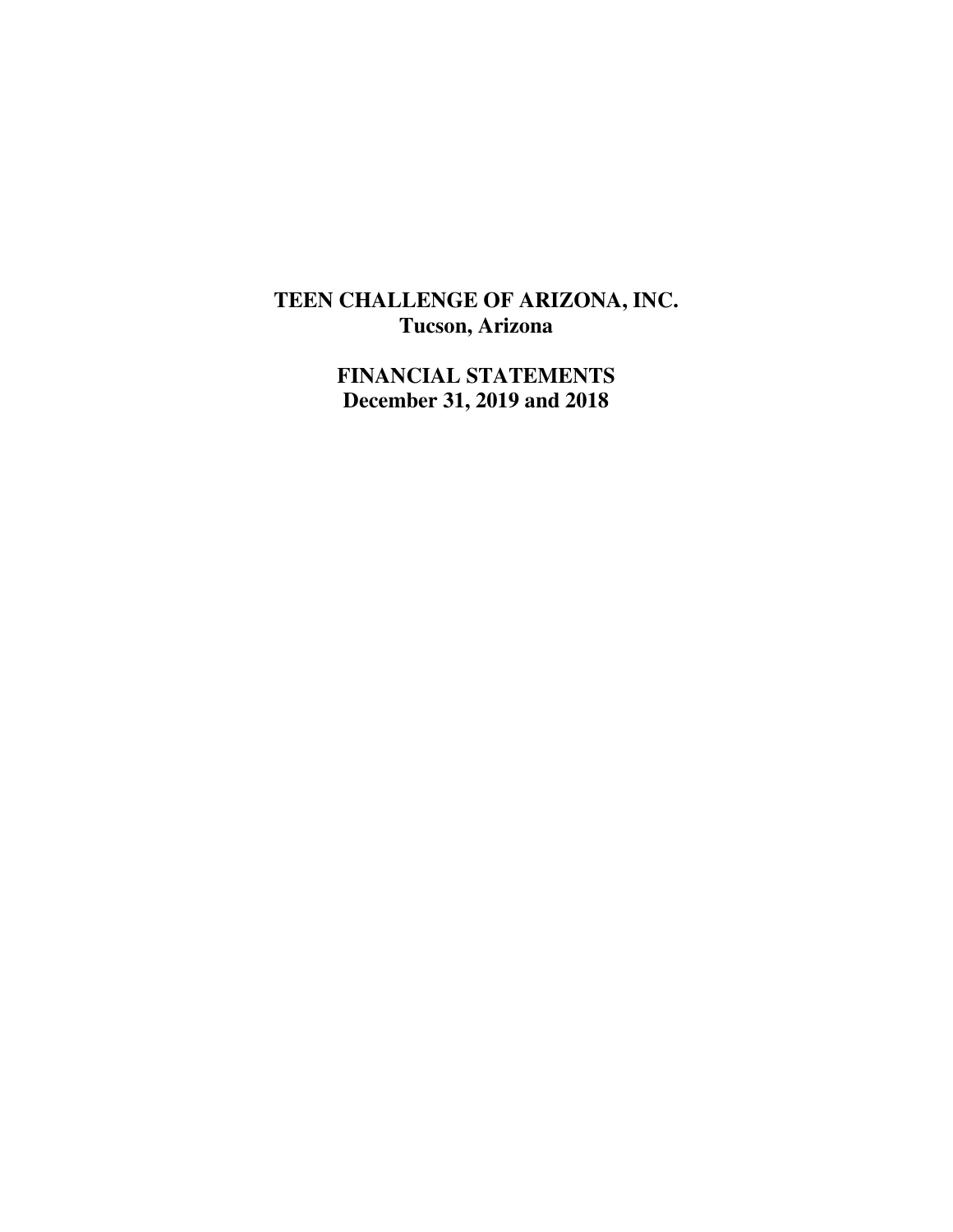# **TABLE OF CONTENTS**

**Page(s)**

| <b>Independent Auditor's Report</b>                |                  |
|----------------------------------------------------|------------------|
| <b>Financial Statements</b>                        |                  |
| <b>Statements of Financial Position</b>            | 3                |
| Statements of Activities and Changes in Net Assets | $\boldsymbol{4}$ |
| <b>Statements of Cash Flows</b>                    | 5                |
| <b>Statements of Functional Expenses</b>           | $6 - 7$          |
| <b>Notes to Financial Statements</b>               | $8-13$           |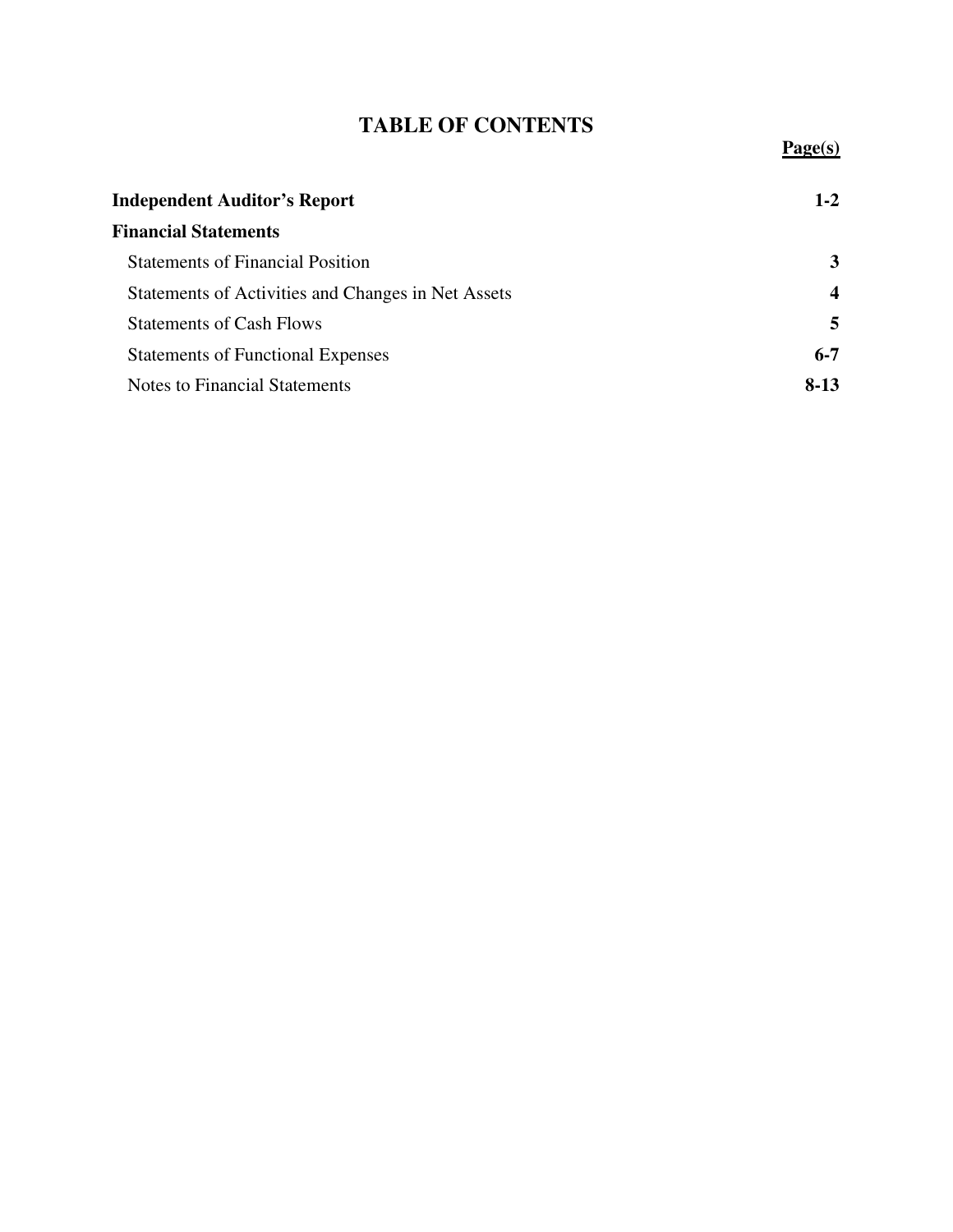

5956 East Pima St., Suite 120, Tucson, AZ 85712 Office 520.207.4518 Fax 520.207.4591

#### **Independent Auditor's Report**

Board of Directors Teen Challenge of Arizona, Inc. Tucson, Arizona

#### **Report on the Financial Statements**

We have audited the accompanying financial statements of Teen Challenge of Arizona, Inc. (a nonprofit corporation), which are comprised of the statements of financial position as of December 31, 2019 and 2018 and the related statements of activities and changes in net assets, functional expenses and cash flows for the years then ended, and the related notes to the financial statements.

#### **Management's Responsibility for the Financial Statements**

Management is responsible for the preparation and fair presentation of these financial statements in accordance with accounting principles generally accepted in the United States of America; this includes the design, implementation, and maintenance of internal control relevant to the preparation and fair presentation of financial statements that are free from material misstatement, whether due to fraud or error.

#### **Auditor's Responsibility**

Our responsibility is to express an opinion on the financial statements based on our audit. We conducted our audit in accordance with auditing standards generally accepted in the United States of America. Those standards require that we plan and perform the audit to obtain reasonable assurance about whether the financial statements are free of material misstatement.

An audit includes performing procedures to obtain audit evidence about the amounts and disclosures in the financial statements. The procedures selected depend on the auditor's judgment, including the assessment of the risks of material misstatement of the financial statements, whether due to error or fraud. In making those risk assessments, the auditor considers internal control relevant to the entity's preparation and fair presentation of the financial statements in order to design audit procedures that are appropriate to the circumstances, but not for the purpose of expressing an opinion on the effectiveness of the entity's internal control. Accordingly, we express no such opinion. An audit also includes evaluating the appropriateness of accounting policies used and the reasonableness of significant accounting estimates made by management, as well as evaluating the overall presentation of the financial statements.

We believe that the audit evidence we have obtained is sufficient and appropriate to provide a basis for our audit opinion.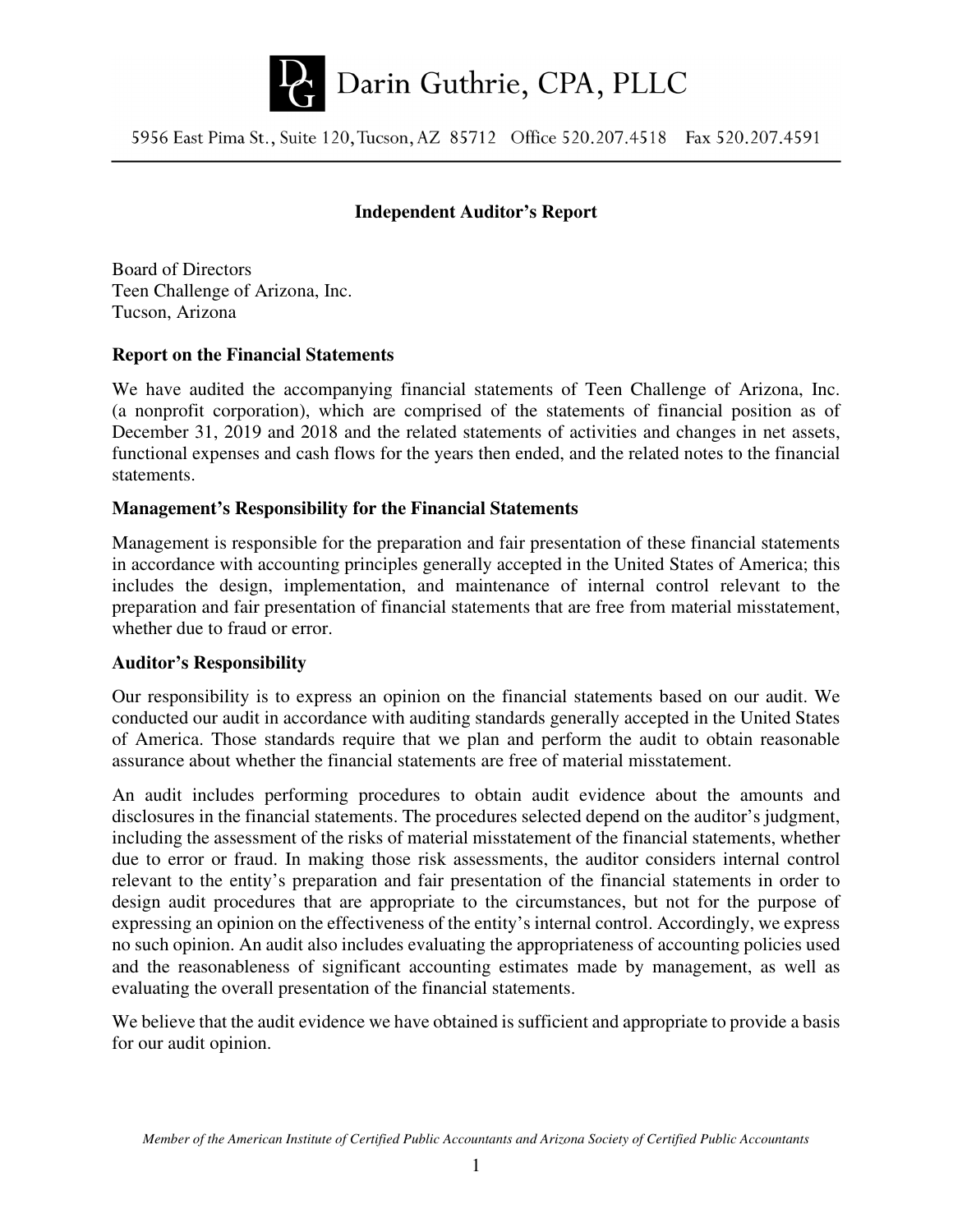

#### **Opinion**

In our opinion, the financial statements referred to above present fairly, in all material respects, the financial position of Teen Challenge of Arizona, Inc. as of December 31, 2019 and 2018 and the changes in its net assets and its cash flows for the years then ended in conformity with accounting principles generally accepted in the United States of America.

Darin Guthrie, CPA, PLLC

Tucson, Arizona July 30, 2020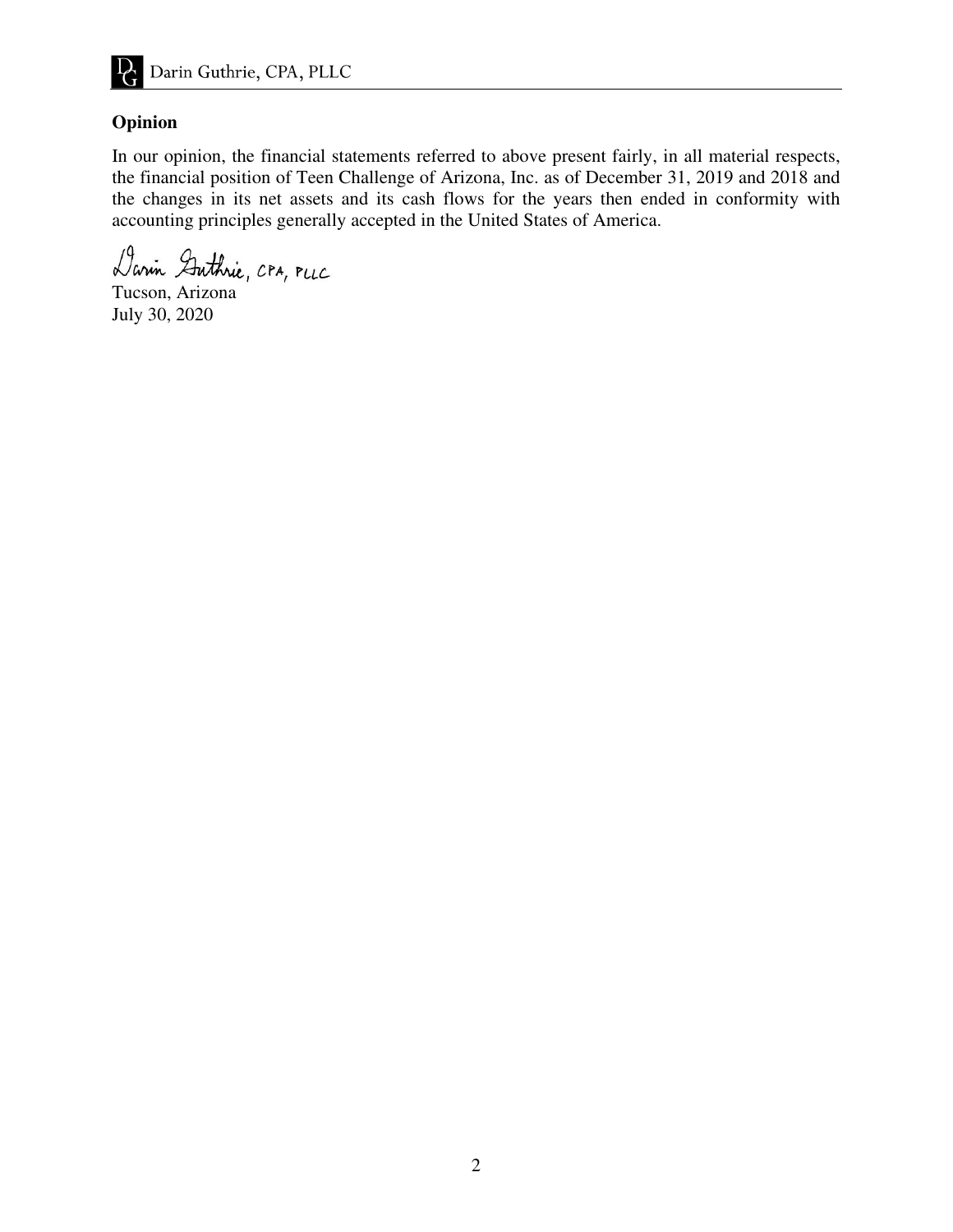## **TEEN CHALLENGE OF ARIZONA, INC. STATEMENTS OF FINANCIAL POSITION December 31, 2019 and 2018**

| <b>ASSETS</b>                               | <u>2019</u> |                          | <u>2018</u> |
|---------------------------------------------|-------------|--------------------------|-------------|
| <b>CURRENT ASSETS</b>                       |             |                          |             |
| Cash and cash equivalents                   | \$          | 326,370<br>$\mathcal{S}$ | 429,581     |
| Accounts receivable                         |             | 29,680                   | 16,569      |
| Prepaid expenses                            |             | 15,339                   | 14,668      |
| <b>Total Current Assets</b>                 |             | 371,389                  | 460,818     |
| <b>OTHER ASSETS</b>                         |             |                          |             |
| Property and equipment, net                 | 5,798,862   |                          | 5,804,532   |
| Deposits and other assets                   |             | 13,786                   | 13,786      |
| <b>Total Other Assets</b>                   | 5,812,648   |                          | 5,818,318   |
| <b>Total Assets</b>                         | \$6,184,037 |                          | \$6,279,136 |
| <b>LIABILITIES AND NET ASSETS</b>           |             |                          |             |
| <b>CURRENT LIABILITIES</b>                  |             |                          |             |
| Accounts payable and accrued expenses       | \$          | 582,667<br>\$            | 606,774     |
| Lines of credit                             |             | 320,744                  | 356,660     |
| Current portion of long term debt           |             | 71,830                   | 56,994      |
| <b>Total Current Liabilities</b>            |             | 975,241                  | 1,020,428   |
| <b>LONG TERM DEBT</b>                       |             |                          |             |
| Notes payable, net of current portion       | 1,942,634   |                          | 1,900,045   |
| <b>Total Liabilities</b>                    | 2,917,875   |                          | 2,920,473   |
| <b>NET ASSETS</b>                           |             |                          |             |
| Without donor restrictions                  |             |                          |             |
| Invested in property and equipment          | 5,798,862   |                          | 5,804,532   |
| Undesignated                                | (2,735,083) |                          | (2,631,631) |
| Total net assets without donor restrictions | 3,063,779   |                          | 3,172,901   |
| With donor restrictions                     |             | 202,383                  | 185,762     |
| <b>Total Net Assets</b>                     | 3,266,162   |                          | 3,358,663   |
| <b>Total Liabilities and Net Assets</b>     | \$6,184,037 |                          | \$6,279,136 |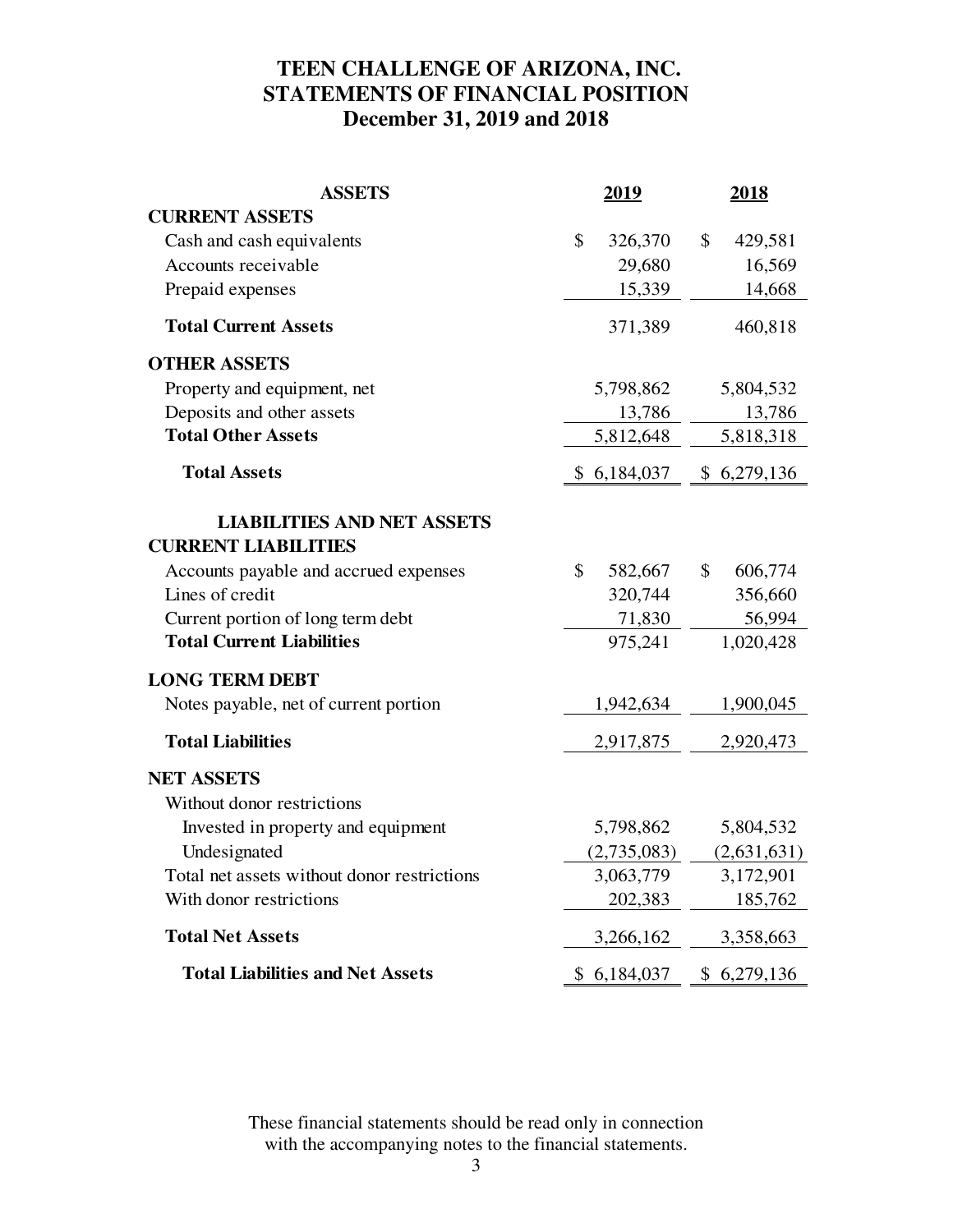## **TEEN CHALLENGE OF ARIZONA, INC. STATEMENTS OF ACTIVITIES AND CHANGES IN NET ASSETS Years Ended December 31, 2019 and 2018**

| <b>NET ASSETS WITHOUT DONOR RESTRICTIONS</b>           | 2019            | 2018            |
|--------------------------------------------------------|-----------------|-----------------|
| Revenues, Support, and Gains                           |                 |                 |
| Contributions                                          | \$<br>2,875,658 | \$<br>2,688,565 |
| Donated supplies, services, and property               | 190,993         | 196,923         |
| Program service revenues                               | 751,923         | 783,886         |
| Student expense reimbursements                         | 12,215          | 3,524           |
| Other income                                           | 39,939          | 46,073          |
| Gains on sale of assets                                |                 | 33,333          |
| Resale store revenue                                   | 600,907         | 463,823         |
| Less cost of goods sold                                | (61, 638)       | (53,757)        |
| Net resale store revenues                              | 539,269         | 410,066         |
| Special event revenues                                 |                 |                 |
| Ticket sales                                           | 77,294          | 82,361          |
| Sponsors and other donations                           | 483,482         | 417,823         |
| Less cost of direct benefits to donors                 | (181, 288)      | (200, 397)      |
| Net special event revenues                             | 379,488         | 299,787         |
| Net assets released from restrictions                  | 150,938         | 253,197         |
| Total revenue, support, and gains                      | 4,940,423       | 4,715,354       |
| <b>Expenses and Losses</b>                             |                 |                 |
| Program services expenses                              | 4,330,706       | 4,228,606       |
| Supporting services expenses                           |                 |                 |
| Administration                                         | 206,533         | 189,635         |
| Fundraising                                            | 511,700         | 462,909         |
| Total supporting services expenses                     | 718,234         | 652,545         |
| Loss on disposal of assets                             | 606             |                 |
| <b>Total expenses and losses</b>                       | 5,049,546       | 4,881,151       |
| <b>Change in Net Assets without Donor Restrictions</b> | (109, 123)      | (165,797)       |
| <b>NET ASSETS WITH DONOR RESTRICTIONS</b>              |                 |                 |
| Contributions                                          | 167,559         | 111,681         |
| Net assets released from restrictions                  | (150, 938)      | (253, 197)      |
| <b>Change in Net Assets with Donor Restrictions</b>    | 16,621          | (141, 516)      |
| <b>Change in Net Assets</b>                            | (92, 502)       | (307, 313)      |
| NET ASSETS, BEGINNING OF YEAR                          | 3,358,663       | 3,665,976       |
| NET ASSETS, END OF YEAR                                | \$<br>3,266,162 | \$<br>3,358,663 |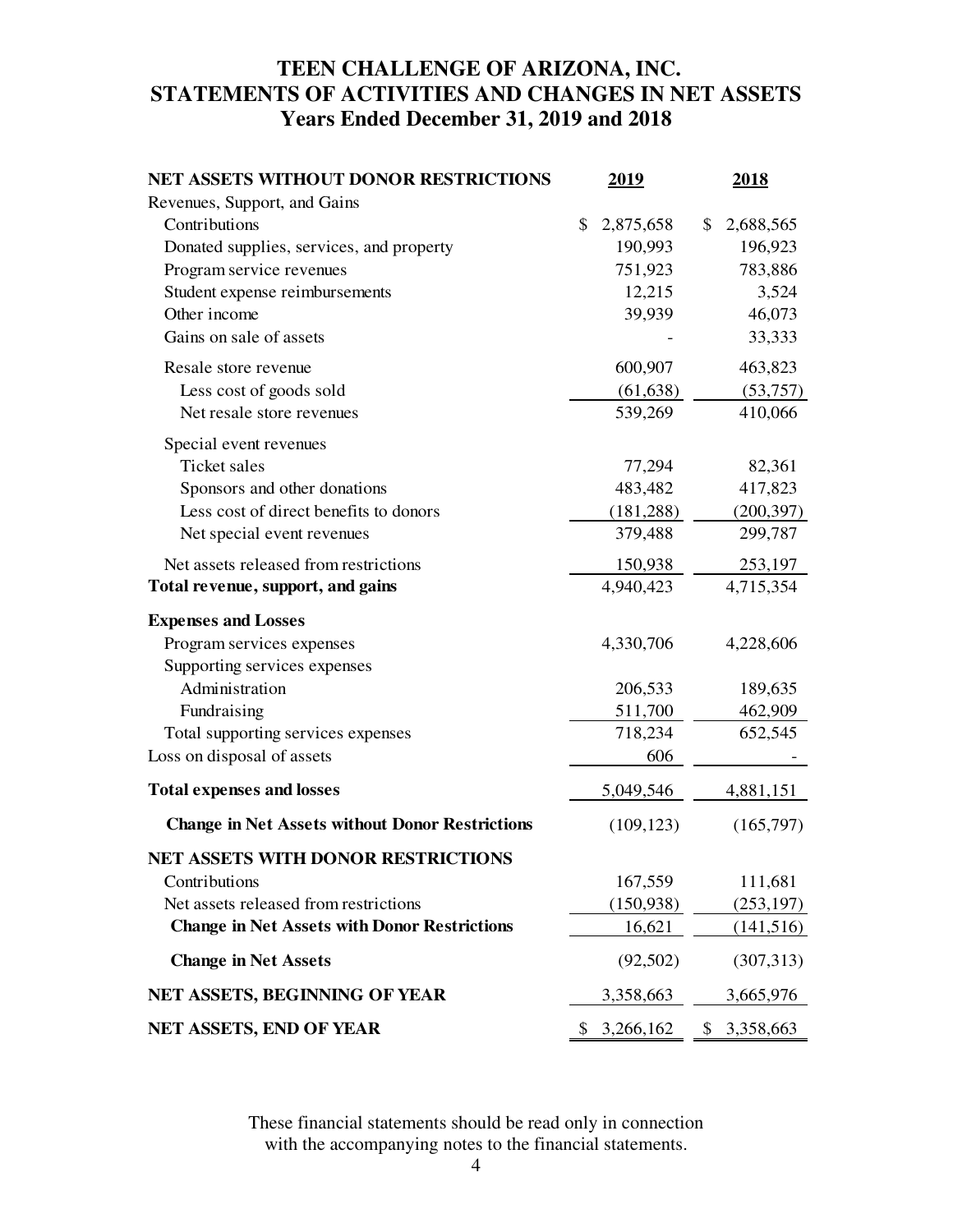## **TEEN CHALLENGE OF ARIZONA, INC. STATEMENTS OF CASH FLOWS Years Ended December 31, 2019 and 2018**

|                                                   | <u>2019</u>     | 2018             |
|---------------------------------------------------|-----------------|------------------|
| <b>CASH FLOWS FROM OPERATING ACTIVITIES</b>       |                 |                  |
| Change in net assets                              | (92, 502)<br>\$ | \$<br>(307, 313) |
| Adjustments to reconcile the change in net assets |                 |                  |
| to net cash provided by operating activities:     |                 |                  |
| Depreciation and amortization                     | 309,769         | 297,996          |
| Donated assets                                    | (37, 882)       | (29, 217)        |
| Decreases / (increases) in operating assets:      |                 |                  |
| Accounts receivable                               | (13, 111)       | 36,072           |
| Prepaid expenses                                  | (671)           | 8,638            |
| Deposits                                          |                 | (2,308)          |
| Assets held for sale                              |                 | 350,000          |
| Increases / (decreases) in operating liabilities: |                 |                  |
| Accounts payable and accrued expenses             | (24, 107)       | (54, 162)        |
| Lines of credit                                   | (35,916)        | 72,531           |
| <b>Net Cash Provided By Operating Activities</b>  | 105,580         | 372,237          |
| <b>CASH FLOWS FROM INVESTING ACTIVITIES:</b>      |                 |                  |
| Purchases of fixed assets                         | (260, 874)      | (254, 177)       |
| <b>Net Cash (Used) By Investing Activities</b>    | (260, 874)      | (254, 177)       |
| <b>CASH FLOWS FROM FINANCING ACTIVITIES</b>       |                 |                  |
| Borrowings under notes payable                    | 115,179         |                  |
| Payments on principal of long-term debt           | (63,096)        | (58, 136)        |
| Loan origination fees                             |                 | (34, 731)        |
| <b>Net Cash (Used) By Financing Activities</b>    | 52,083          | (92, 867)        |
| <b>Net Change in Cash and Cash Equivalents</b>    | (103,211)       | 25,193           |
| CASH AND CASH EQUIVALENTS,                        |                 |                  |
| <b>BEGINNING OF YEAR</b>                          | 429,581         | 404,388          |
| <b>END OF YEAR</b>                                | \$<br>326,370   | \$<br>429,581    |
| <b>SUPPLEMENTAL DISCLOSURES</b>                   |                 |                  |
| Interest paid                                     | 162,364<br>\$   | \$<br>155,326    |
| Non-cash transactions -- donated                  |                 |                  |
| supplies, services and property                   | \$<br>182,693   | \$<br>196,923    |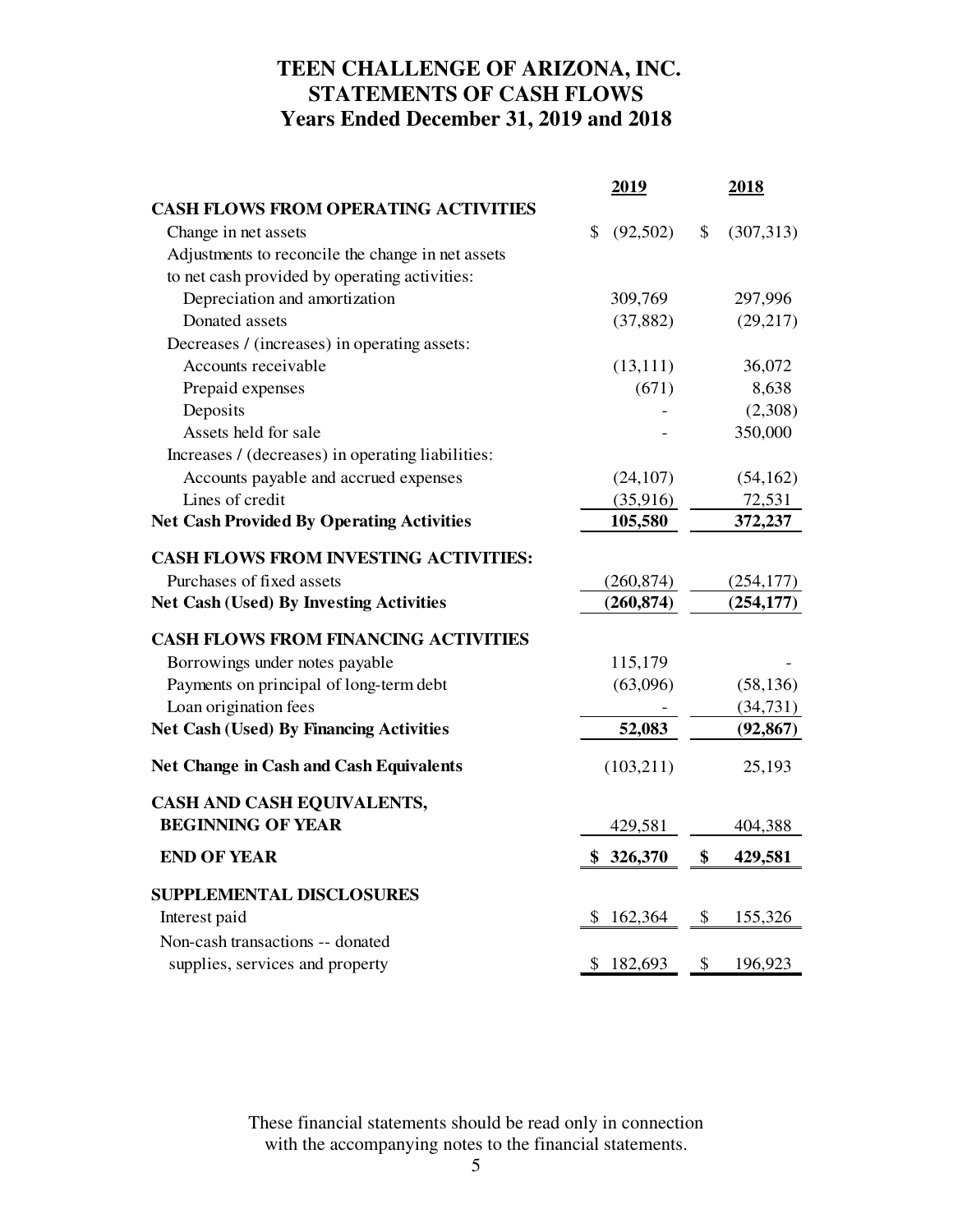# **TEEN CHALLENGE OF ARIZONA, INC. STATEMENT OF FUNCTIONAL EXPENSES Year Ended December 31, 2019**

|                                                                                                      | Program         | <b>Supporting Services</b> |                       | Cost of |                    |                   |                         |
|------------------------------------------------------------------------------------------------------|-----------------|----------------------------|-----------------------|---------|--------------------|-------------------|-------------------------|
|                                                                                                      | <b>Services</b> |                            | <b>Administration</b> |         | <b>Fundraising</b> | <b>Goods Sold</b> | <b>Total</b>            |
| Salaries and wages                                                                                   | \$2,078,570     | \$                         | 80,803                | \$      | 287,656            | \$                | \$2,447,029             |
| Employee related expenses                                                                            | 341,826         |                            | 11,700                |         | 41,840             |                   | 395,367                 |
| Community outreach                                                                                   | 89,027          |                            | 1,564                 |         | 13,398             |                   | 103,990                 |
| Cost of direct benefits to donors                                                                    |                 |                            |                       |         |                    | 181,288           | 181,288                 |
| Depreciation                                                                                         | 252,675         |                            | 27,398                |         | 24,354             |                   | 304,427                 |
| Insurance                                                                                            | 210,191         |                            | 9,717                 |         | 5,938              |                   | 225,846                 |
| Interest                                                                                             | 141,195         |                            | 21,814                |         | 12,011             |                   | 175,019                 |
| Office expenses and printing                                                                         | 161,965         |                            | 11,170                |         | 11,598             |                   | 184,734                 |
| Outside services                                                                                     | 63,051          |                            | 18,448                |         | 83,400             |                   | 164,899                 |
| Repairs and maintenance                                                                              | 92,848          |                            | 2,338                 |         | 2,078              |                   | 97,264                  |
| Resale costs of goods sold                                                                           | 61,638          |                            |                       |         |                    |                   | 61,638                  |
| Staff development and training                                                                       | 43,987          |                            | 5,446                 |         | 4,898              |                   | 54,330                  |
| Student food, support, etc.                                                                          | 192,443         |                            |                       |         |                    |                   | 192,443                 |
| Telecommunications                                                                                   | 76,503          |                            | 549                   |         | 7,265              |                   | 84,316                  |
| Travel and transportation                                                                            | 189,895         |                            | 10,216                |         | 13,395             |                   | 213,506                 |
| Utilities                                                                                            | 330,144         |                            | 2,332                 |         | 2,073              |                   | 334,549                 |
| Other                                                                                                | 66,387          |                            | 3,039                 |         | 1,796              |                   | 71,221                  |
| Total expenses by function<br>Less expenses included with revenues<br>on the statement of activities | 4,392,344       |                            | 206,533               |         | 511,700            | 181,288           | 5,291,866               |
| Resale costs of goods sold<br>Cost of direct benefits to donors                                      | (61, 638)       |                            |                       |         |                    | (181, 288)        | (61, 638)<br>(181, 288) |
|                                                                                                      |                 |                            |                       |         |                    |                   |                         |
| Total expenses included in the<br>expense section on the statement                                   |                 |                            |                       |         |                    |                   |                         |
| of activities                                                                                        | \$4,330,706     | \$                         | 206,533               | \$.     | 511,700            | \$                | \$5,048,940             |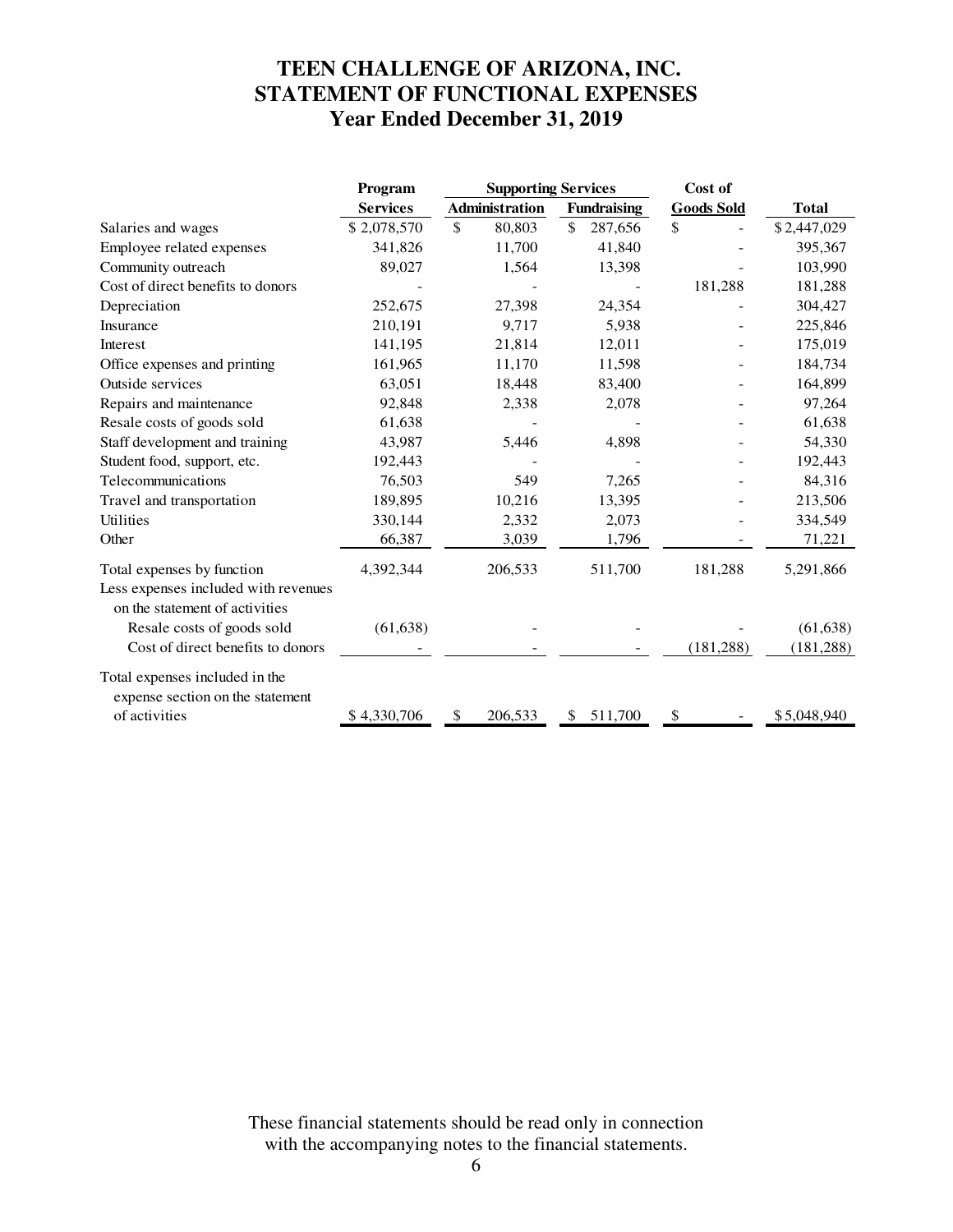# **TEEN CHALLENGE OF ARIZONA, INC. STATEMENT OF FUNCTIONAL EXPENSES Year Ended December 31, 2018**

|                                                                                                      | Program         | <b>Supporting Services</b> |                          | Cost of           |              |
|------------------------------------------------------------------------------------------------------|-----------------|----------------------------|--------------------------|-------------------|--------------|
|                                                                                                      | <b>Services</b> | Administration             | <b>Fundraising</b>       | <b>Goods Sold</b> | <b>Total</b> |
| Salaries and wages                                                                                   | \$1,891,585     | \$<br>75,617               | \$<br>230,599            | \$                | \$2,197,802  |
| Employee related expenses                                                                            | 302,989         | 10,392                     | 32,564                   |                   | 345,944      |
| Community outreach                                                                                   | 137,463         | 2,871                      | 20,358                   |                   | 160,693      |
| Cost of direct benefits to donors                                                                    |                 |                            |                          | 200,397           | 200,397      |
| Depreciation                                                                                         | 243,245         | 26,376                     | 23,445                   |                   | 293,066      |
| Insurance                                                                                            | 232,109         | 4,848                      | 4,309                    |                   | 241,266      |
| Interest                                                                                             | 129,208         | 19,669                     | 10,115                   |                   | 158,992      |
| Office expenses and printing                                                                         | 169,724         | 10,053                     | 10,071                   |                   | 189,848      |
| Outside services                                                                                     | 82,335          | 18,561                     | 95,057                   |                   | 195,953      |
| Repairs and maintenance                                                                              | 102,607         | 1,460                      | 1,298                    |                   | 105,366      |
| Resale costs of goods sold                                                                           | 53,757          |                            |                          |                   | 53,757       |
| Staff development and training                                                                       | 50,150          | 4,205                      | 5,550                    |                   | 59,906       |
| Student food, support, etc.                                                                          | 206,355         |                            |                          |                   | 206,355      |
| Telecommunications                                                                                   | 78,550          | 664                        | 7,206                    |                   | 86,420       |
| Travel and transportation                                                                            | 170,295         | 8,014                      | 7,612                    |                   | 185,921      |
| Utilities                                                                                            | 351,566         | 2,870                      | 2,551                    |                   | 356,987      |
| Other                                                                                                | 80,425          | 4,035                      | 12,172                   |                   | 96,631       |
| Total expenses by function<br>Less expenses included with revenues<br>on the statement of activities | 4,282,363       | 189,635                    | 462,909                  | 200,397           | 5,135,305    |
| Resale costs of goods sold                                                                           | (53,757)        |                            |                          |                   | (53,757)     |
| Cost of direct benefits to donors                                                                    |                 |                            |                          | (200, 397)        | (200, 397)   |
| Total expenses included in the<br>expense section on the statement                                   |                 |                            |                          |                   |              |
| of activities                                                                                        | \$4,228,606     | 189,635<br>\$              | 462,909<br><sup>\$</sup> | \$                | \$4,881,151  |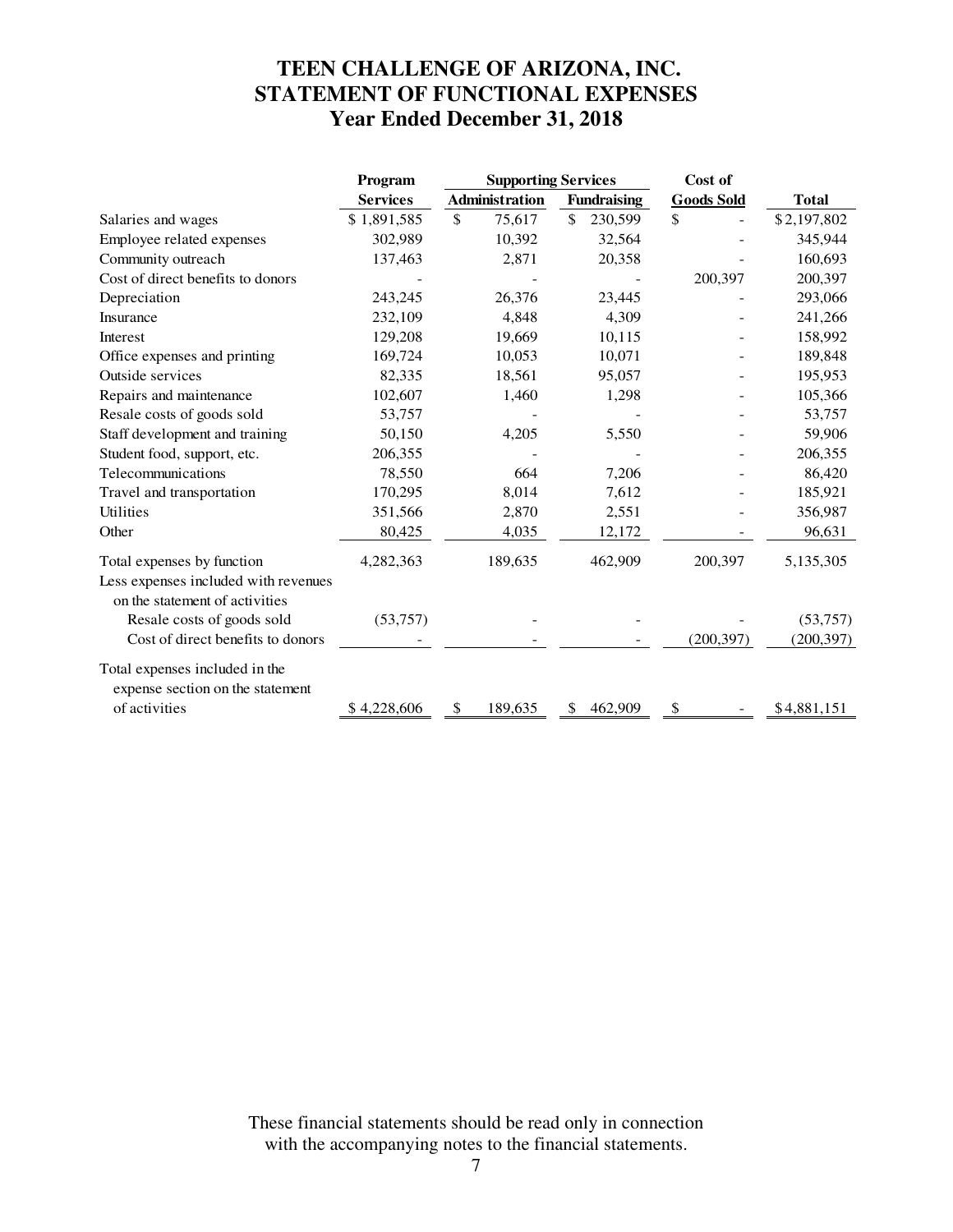## **NOTE 1 – NATURE OF ACTIVITIES AND SUMMARY OF SIGNIFICANT ACCOUNTING POLICIES**

#### **NATURE OF ACTIVITIES**

Teen Challenge of Arizona, Inc. (TCA) is a non-profit organization whose goal is to initiate and sustain a Christian recovery process for people who have drug, alcohol, and other life-controlling problems. TCA is open to all people of all faiths, color, and genders. Incorporated under the laws of the State of Arizona, TCA is affiliated with Teen Challenge U.S.A. and governed by the Assembly of God, Division of Home Missions. TCA began operations in 1965 and is a member of the Evangelical Council for Financial Accountability. TCA's corporate headquarters are in Oro Valley, Arizona and its programs are conducted at five centers located throughout Arizona.

#### **SUMMARY OF SIGNIFICANT ACCOUNTING POLICIES**

**Basis of Presentation:** TCA reports information regarding its financial position and activities on the accrual basis according to two classes of net assets: net assets with donor restrictions and net assets without donor restrictions.

**Estimates:** The preparation of financial statements in conformity with accounting principles generally accepted in the United States requires management to make estimates and assumptions that affect certain reported amounts and disclosures. Accordingly, actual results could differ from those estimates.

**Cash and Cash Equivalents:** For purposes of the statement of cash flows, TCA considers all liquid investments available for use with an initial maturity of three months or less to be cash equivalents.

**Property and Equipment:** Purchased property and equipment with are recorded at cost and donated assets are recorded at their fair market value at the date of the donation. Depreciation is provided over the estimated useful lives of the respective assets using the straight-line method. Estimated useful lives range from five to forty years. Maintenance and repairs are charged to expense as incurred. Property and equipment under \$500 are expensed.

**Support and Revenue:** It is TCA's policy to recognize support and revenue as received or earned. Contributions are recognized when received. TCA requests "faith promises" but does not recognize the faith promise as support, until collected, because the faith promises are considered "intentions to give" and TCA would not pursue collections. Pledges receivable were \$-0- as of December 31, 2019 and 2018. Unless otherwise indicated, all cash contributions are considered received without donor-imposed restrictions. Contributions with donor-imposed restrictions are classified as increases in net assets with donor restrictions. When the restriction expires, that is, when the time or use restriction is met, the net assets with donor restrictions are reclassified to net assets without donor restrictions and reported in the statement of activities as restrictions satisfied by use.

These notes are an integral part of the financial statements.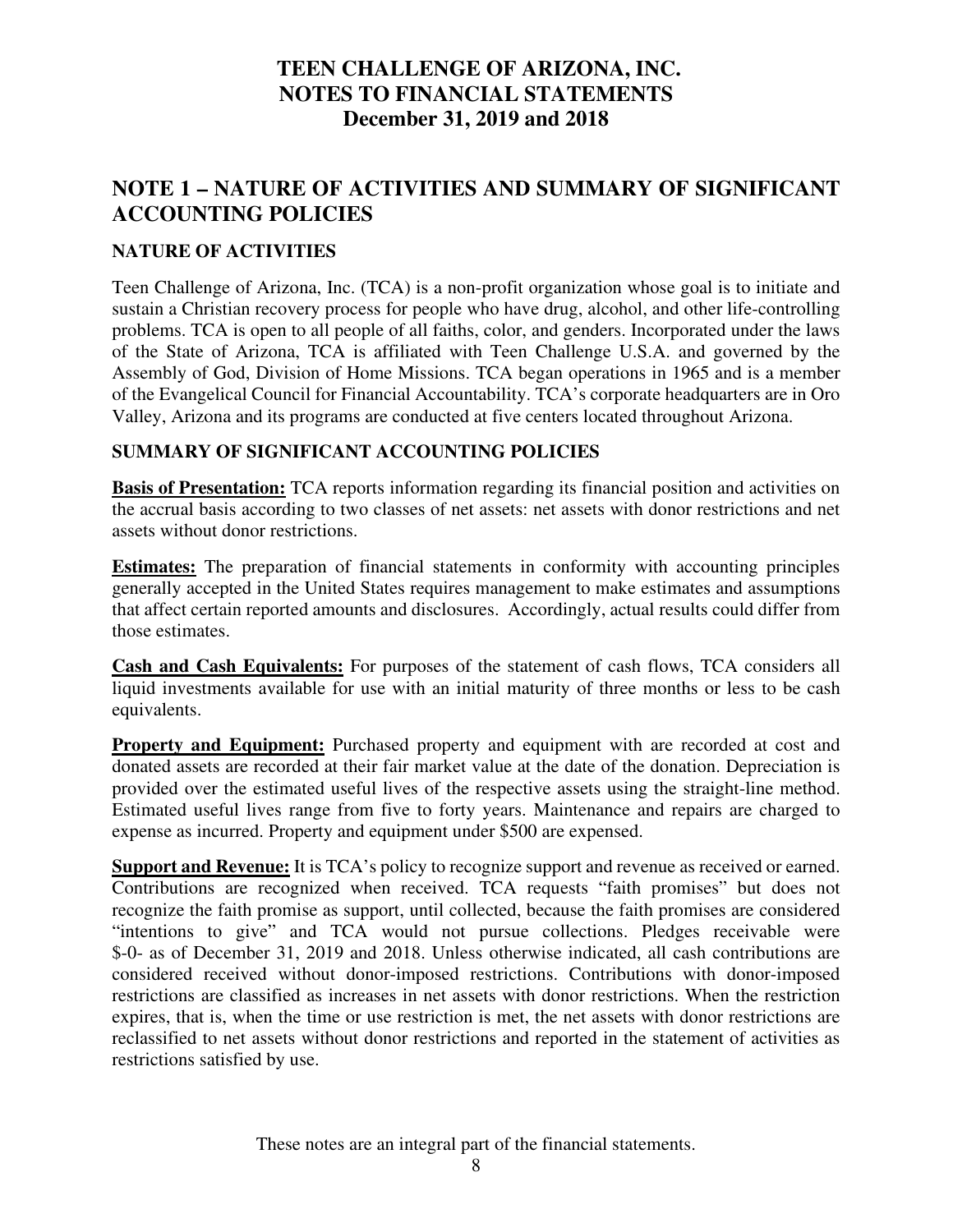## **NOTE 1 – NATURE OF ACTIVITIES AND SUMMARY OF SIGNIFICANT ACCOUNTING POLICIES (Continued)**

#### **SUMMARY OF SIGNIFICANT ACCOUNTING POLICIES (CONTINUED)**

**Donated Assets, Supplies and Services:** Donated assets, supplies and services are reflected as revenue in the accompanying statements at their estimated values at the date received. While a number of volunteer services have been donated in providing TCA's program services and certain fundraising activities, it is TCA's policy to record donated services only when significant time is volunteered by donors possessing specialized skills in connection with its ministry.

**Functional Allocations of Expenses:** Costs of providing various programs and activities have been summarized on a functional basis in the statement of activities and changes in net assets. Accordingly, certain costs have been allocated among the various programs and activities benefited.

**Reclassifications:** Certain accounts in the prior-year financial statements have been reclassified for comparative purposes to conform with the presentation in the current-year financial statements.

**Income Taxes:** TCA is exempt from Federal and state income taxes as an organization other than a private foundation under Section  $501(c)(3)$  of the Internal Revenue Code. Accordingly, no provision for income taxes is made in the financial statements. As a religious organization, TCA is not required to file a return with the Internal Revenue Service.

## **NOTE 2 – NET ASSETS WITH DONOR RESTRICTIONS**

TCA had \$202,383 and \$185,762 of net assets with donor restrictions as of December 31, 2019 and 2018, respectively, which were restricted for capital investment.

## **NOTE 3 – PROPERTY AND EQUIPMENT**

Property and equipment consist of the following:

|                               | 2019        | 2018            |
|-------------------------------|-------------|-----------------|
| Land                          | 1,494,782   | 1,477,957<br>S. |
| Buildings and improvements    | 7,347,225   | 7,338,402       |
| Equipment and furniture       | 1,121,536   | 1,061,832       |
| Vehicles                      | 663,086     | 496,375         |
| Construction in progress      | 211,606     | 164,912         |
| Total fixed assets            | 10,838,236  | 10,539,478      |
| Less accumulated depreciation | (5,039,374) | (4,734,946)     |
| Fixed assets, net             | 5,798,862   | 5,804,532       |

These notes are an integral part of the financial statements.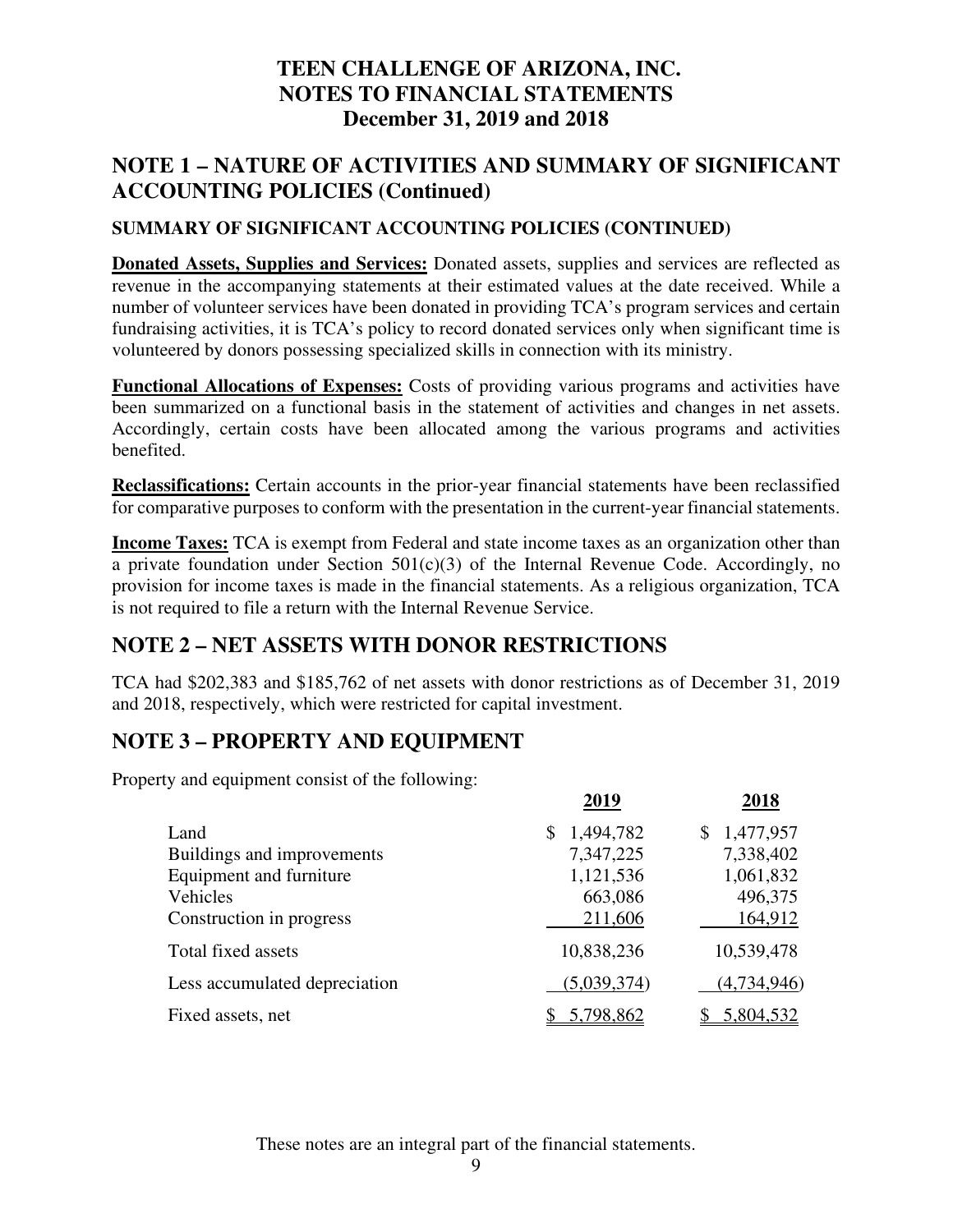## **NOTE 4 – LINES OF CREDIT**

TCA uses a revolving line of credit with a lender providing for a total credit facility of \$500,000 which is secured by real estate. The note matures on August 15, 2021. The interest rate may be adjusted annually, and in no event shall the interest increase or decrease by more than 2% on any change, nor drop below the initial interest rate or exceed 6% above the initial rate. Under this line of credit TCAZ cannot borrow additional funds of \$25,000 or greater without prior written consent. The balance was \$285,713 and \$321,929 at December 31, 2019 and 2018, respectively. The line of credit has an initial interest rate of 5.99% per annum with a required minimum monthly payment equal to the amount of accrued interest. The interest rate was 5.99% at both December 31, 2019 and 2018.

TCA also has a line of credit for a total credit facility of \$2,535,000 which is secured by real estate. The purpose of this line of credit is to provide funding for construction projects. The note matures on April 1, 2039. The interest rate for the line of credit is 6.44% per annum during construction. Upon conversion to permanent financing, the interest rate will be 5.99% per annum. Between May 1, 2018 and December 1, 2020 monthly payments of interest only are required. Beginning January 1, 2021, monthly payments of principal and interest in the amount of \$15,182 are required. TCA had borrowed \$35,031 and \$34,731 against this line of credit as of December 31, 2019 and 2018, respectively.

## **NOTE 5 – RETIREMENT PLAN**

Substantially all permanent full-time employees are eligible to contribute to a cost sharing defined contribution 403(b) plan. Employees may start contributing to the plan after 90 days of employment. The employer shall contribute a matching contribution up to 3%, beginning after one year of employment and phased per a vesting schedule prorated over a period of six years of employment. Retirement plan expense was \$26,403 and \$24,188 for the years ending December 31, 2019 and 2018, respectively.

### **NOTE 6 – COMMITMENTS**

TCA leases facilities and equipment with terms from 3 to 5 years. The following is a schedule of future minimum lease payments required under the leases for the years ending December 31:

| 2020 | \$ | 63,233 |
|------|----|--------|
| 2021 |    | 31,495 |
|      | Φ  | 94,728 |

Total rents were \$71,966 and \$49,649 during the years ended December 31, 2019 and 2018, respectively.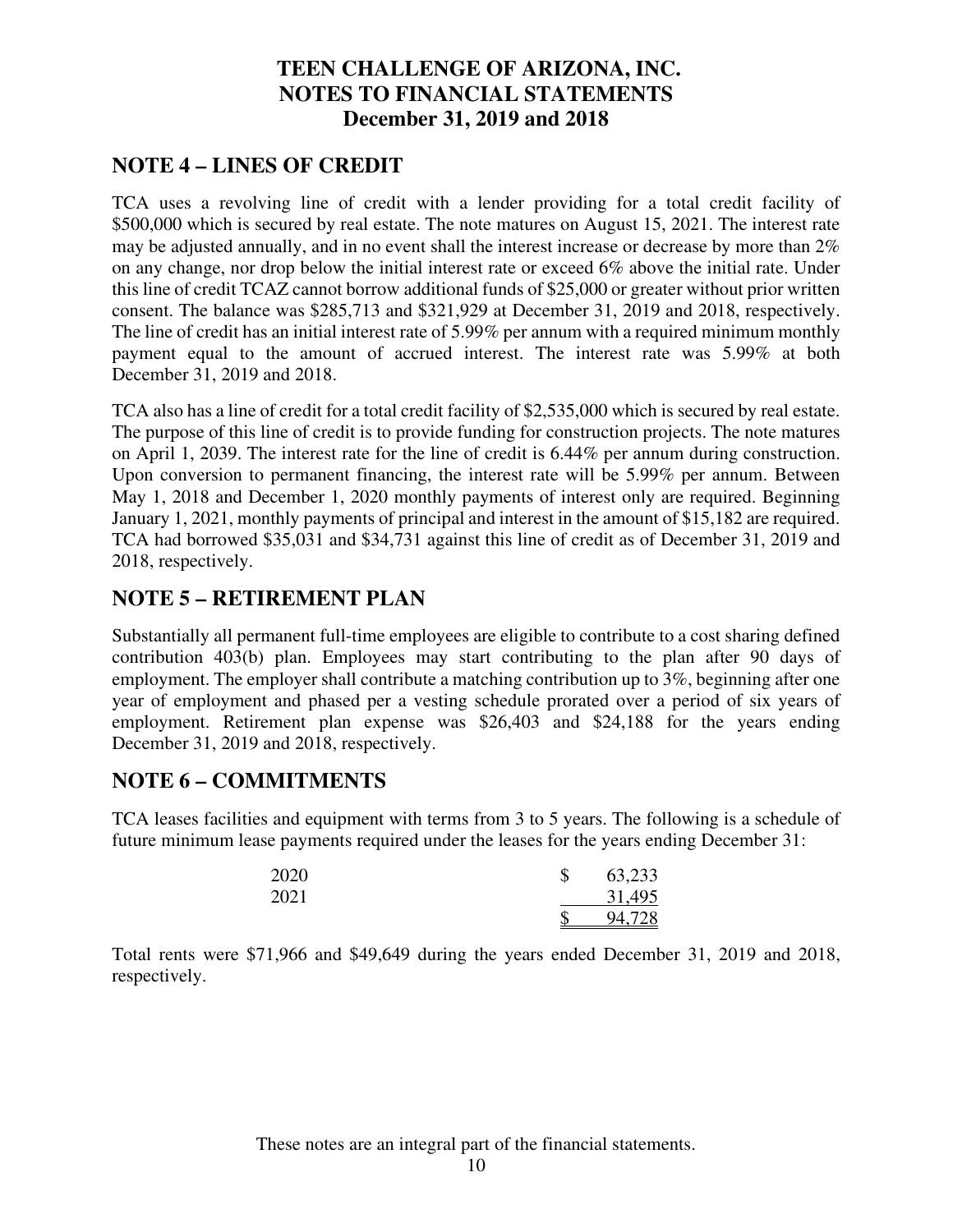## **NOTE 7 – LONG-TERM DEBT**

Long-term debt is summarized as follows:

|                                                                                                                                                     | 2019                      |              | 2018      |
|-----------------------------------------------------------------------------------------------------------------------------------------------------|---------------------------|--------------|-----------|
| Mortgage note payable, \$13,001 monthly payments<br>of principal and initial interest at 6.25%, matures<br>September 2033, secured by TCA's assets. | 1,927,385<br>$\mathbb{S}$ | $\mathbb{S}$ | 1,961,925 |
| Auto loan, \$514 monthly payment of principal and<br>interest at 7.49%, matures January 2020.                                                       | 3,517                     |              | 11,222    |
| Auto loan, \$507 monthly payment of principal and<br>interest at 8.35%, matures March 2020.                                                         | 5,843                     |              | 8,716     |
| Auto loan, \$519 monthly payment of principal and<br>interest at 7.49%, matures January 2020.                                                       | 4,889                     |              | 10,039    |
| Auto loan, \$646 monthly payment of principal and<br>interest at 6.94%, matures May 2022.                                                           | 18,894                    |              | 24,241    |
| Auto loan, \$1,211 monthly payment of principal<br>and interest at 7.269%, matures August 2024.                                                     | 57,348                    |              |           |
| Auto loan, \$679 monthly payment of principal and<br>interest at 10.94%, matures May 2024.                                                          | 28,435                    |              |           |
| Auto loan, \$501 monthly payment of principal and<br>interest at 9.69%, matures April 2024.                                                         | 21,914                    |              |           |
| Unamortized loan origination fees                                                                                                                   | (53,761)                  |              | (59, 104) |
| Total notes payable                                                                                                                                 | 2,014,464                 |              | 1,957,039 |
| Current portion                                                                                                                                     | (71, 830)                 |              | (56,994)  |
| Notes payable, net of current portion                                                                                                               | 1,942,634<br>\$           | \$           | 1,900,045 |

All auto loans are secured by the underlying vehicle asset.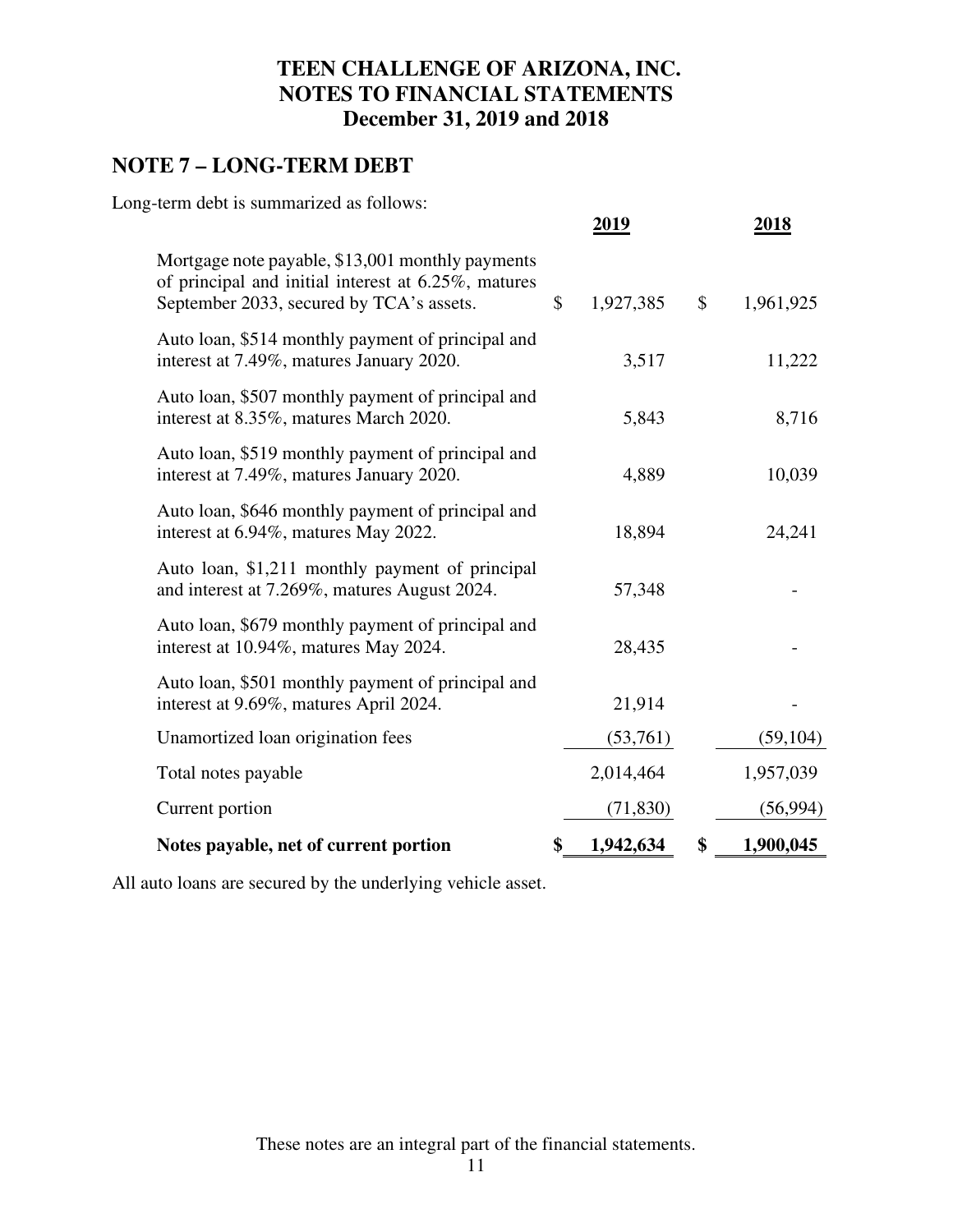### **NOTE 7 – LONG-TERM DEBT (Continued)**

Loan origination fees incurred in connection with the obtaining financing are amortized over the life of the loans. Unamortized loan issuance costs are reported on the statement of financial position as a reduction of notes payable. Amortization is included in interest expense on the statement of activities.

Amortization of loan origination fees was \$5,342 and \$4,930 during the years ended December 31, 2019 and 2018, respectively. The estimated amortization expense for the next five years is as follows:

| 2020       | \$<br>5,343   |
|------------|---------------|
| 2021       | 4,549         |
| 2022       | 2,960         |
| 2023       | 2,960         |
| 2024       | 2,960         |
| Thereafter | 34,989        |
|            | <u>53,761</u> |

Maturities of long-term debt for each of the next five years ending December 31 and thereafter are as follows:

| 2020       | \$<br>71,830     |  |
|------------|------------------|--|
| 2021       | 63,004           |  |
| 2022       | 68,292           |  |
| 2023       | 67,234           |  |
| 2024       | 59,731           |  |
| Thereafter | 1,684,374        |  |
|            | <u>2,014,464</u> |  |

### **NOTE 8 – LIQUIDITY**

Financial assets available for general expenditure, that is, without donor or other restrictions limiting their use, within one year of the date of the statement of financial position, are comprised of the following:

| Cash and cash equivalents          | 326,370 |
|------------------------------------|---------|
| Receivables                        | 42,287  |
| Operating line of credit available | 214,287 |
|                                    | 582.944 |

As part of the liquidity management plan, the Board of Directors has approved that a Line of Credit account be maintained with a limit of \$500,000, the available portion of which is shown above.

These notes are an integral part of the financial statements.